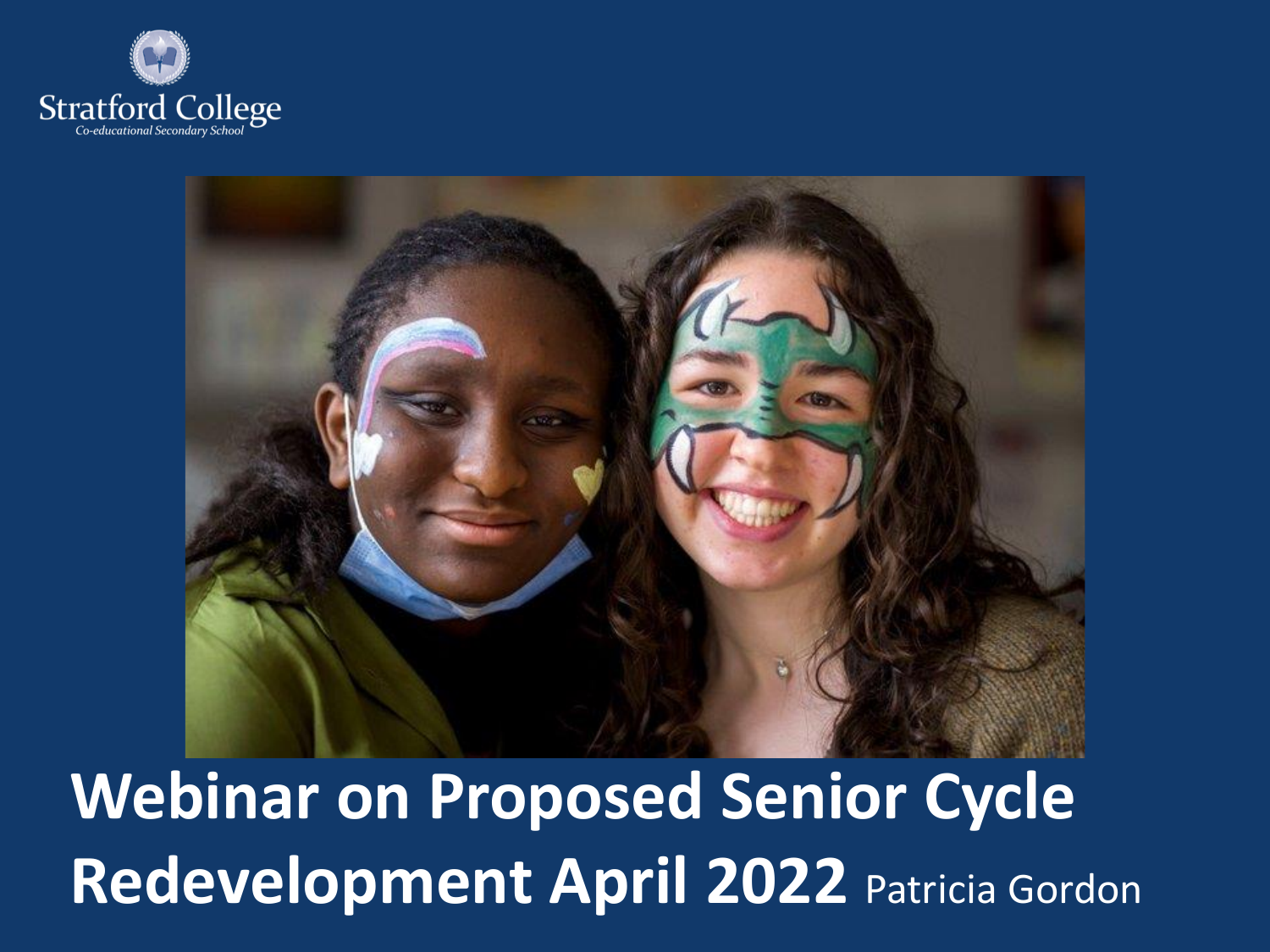- Patricia Gordon: Principal of Stratford College, D6
- Reappointed to National Council for Curriculum Assessment (NCCA) March 2022 and member of other education support agencies leading curriculum reform in Ireland.





@stratforddublin (O) @stratfordcollegedublin

https://www.linkedin.com/in **(in)** /patricia-gordon-11462547/

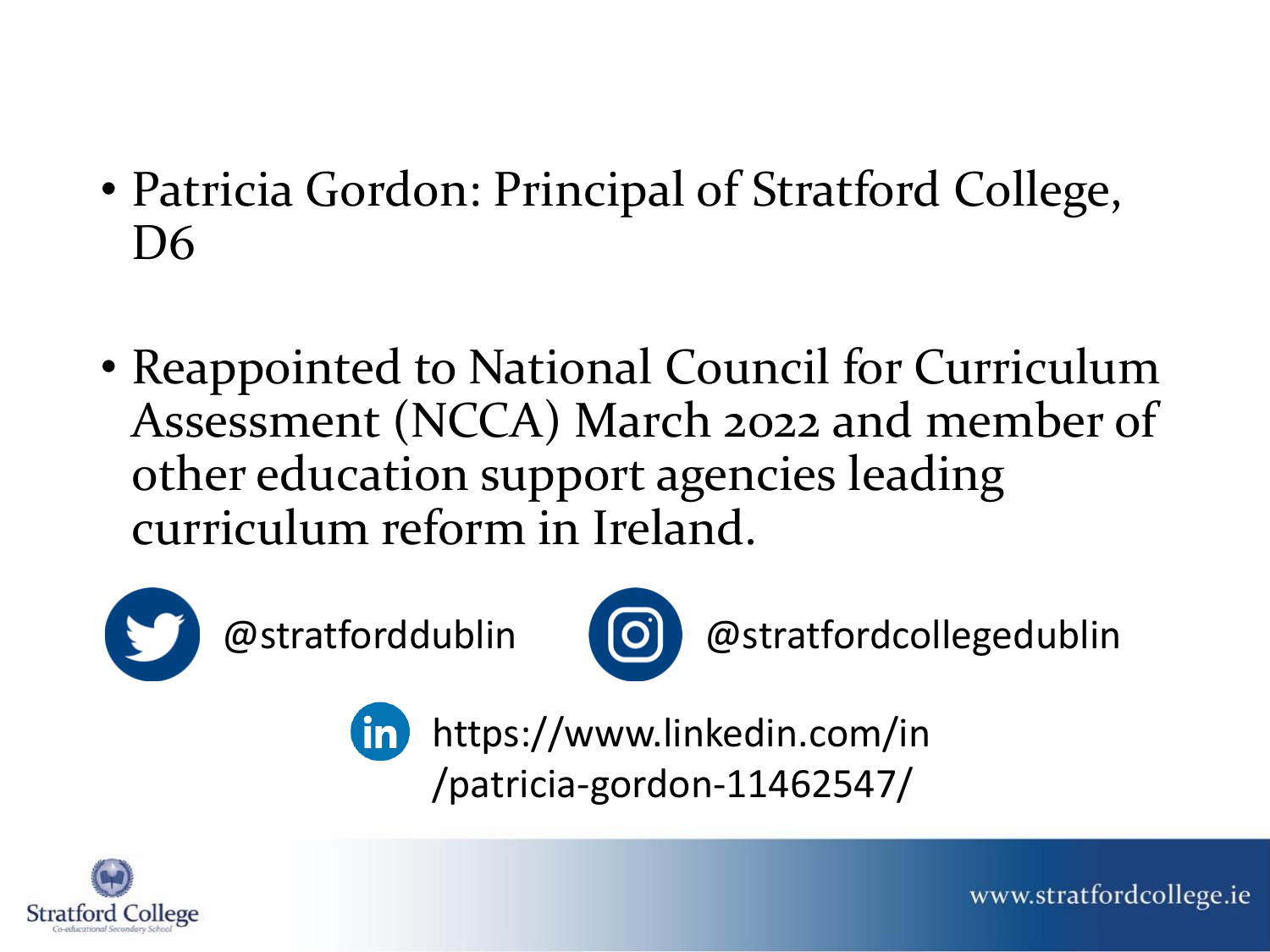#### **The redevelopment of senior cycle is timely. Here's a brief explanation of why the review was undertaken**



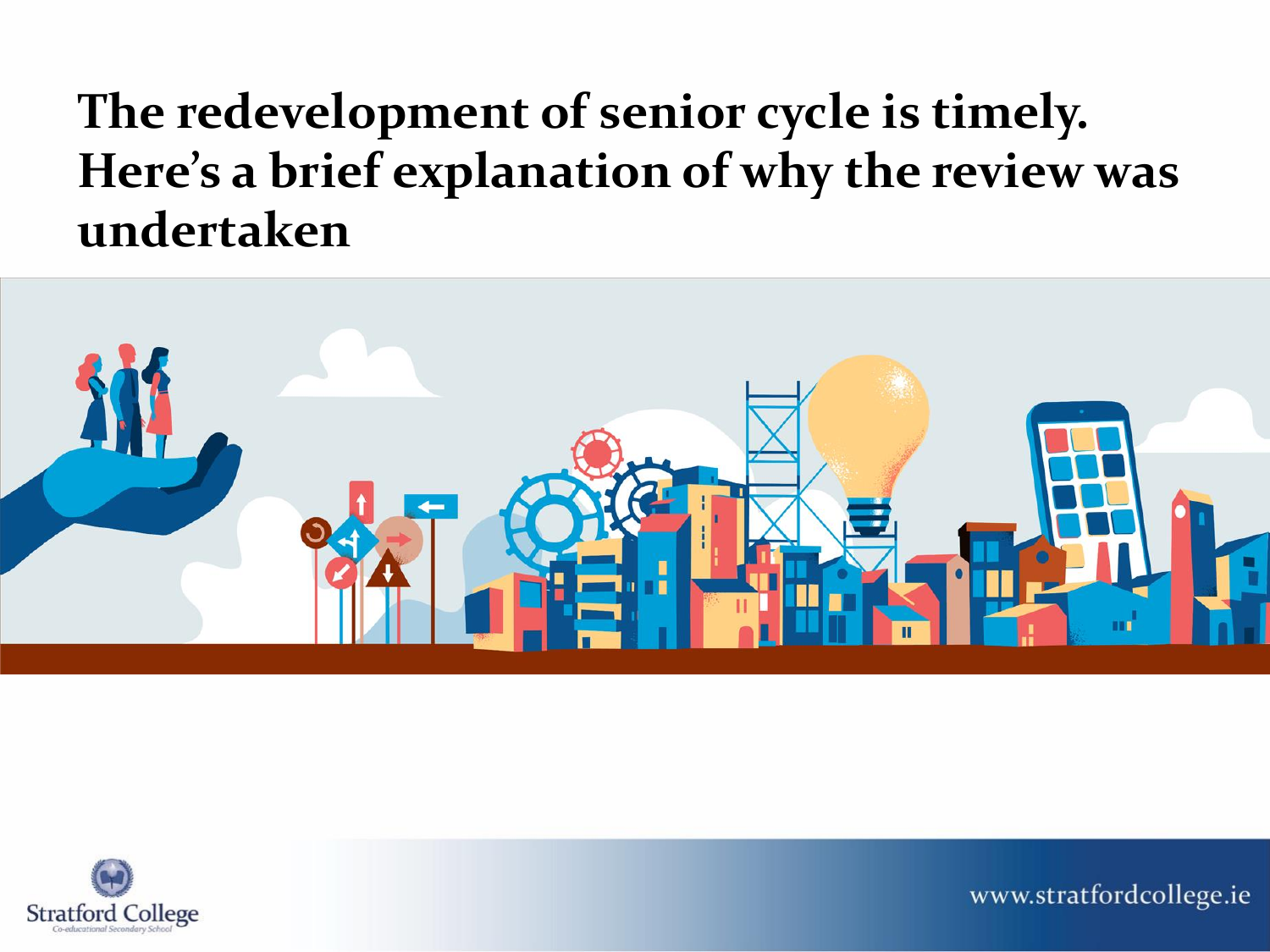#### **Senior Cycle Redevelopment**

# **Student Well Being as a Catalyst for change and some of the measures to address it.**

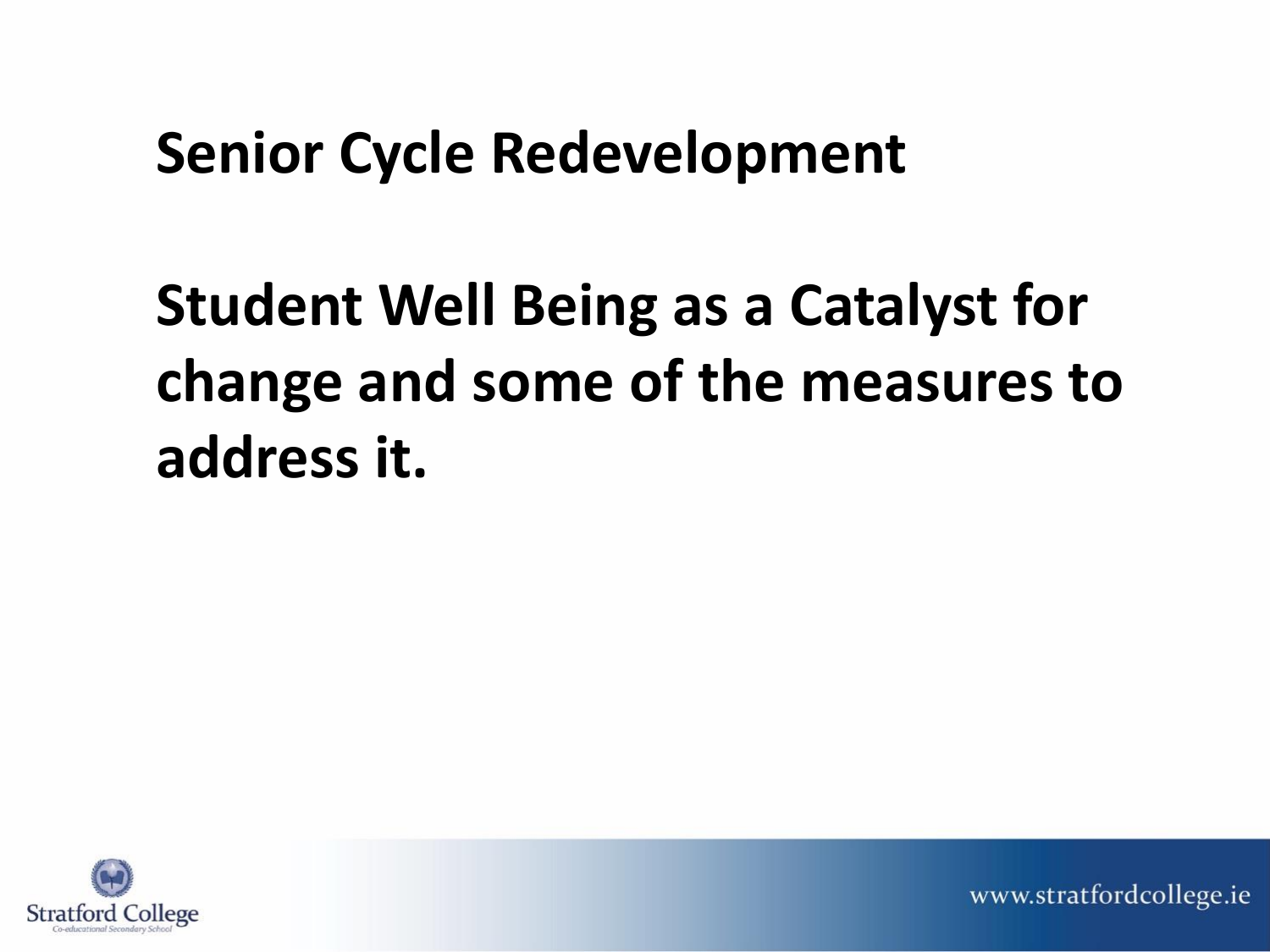#### **SC Review was carried out in partnership with schools and stakeholders over 4 years. This [video shows how this wo](https://twitter.com/NCCAie/status/1509188498879926279)rk was carried out**

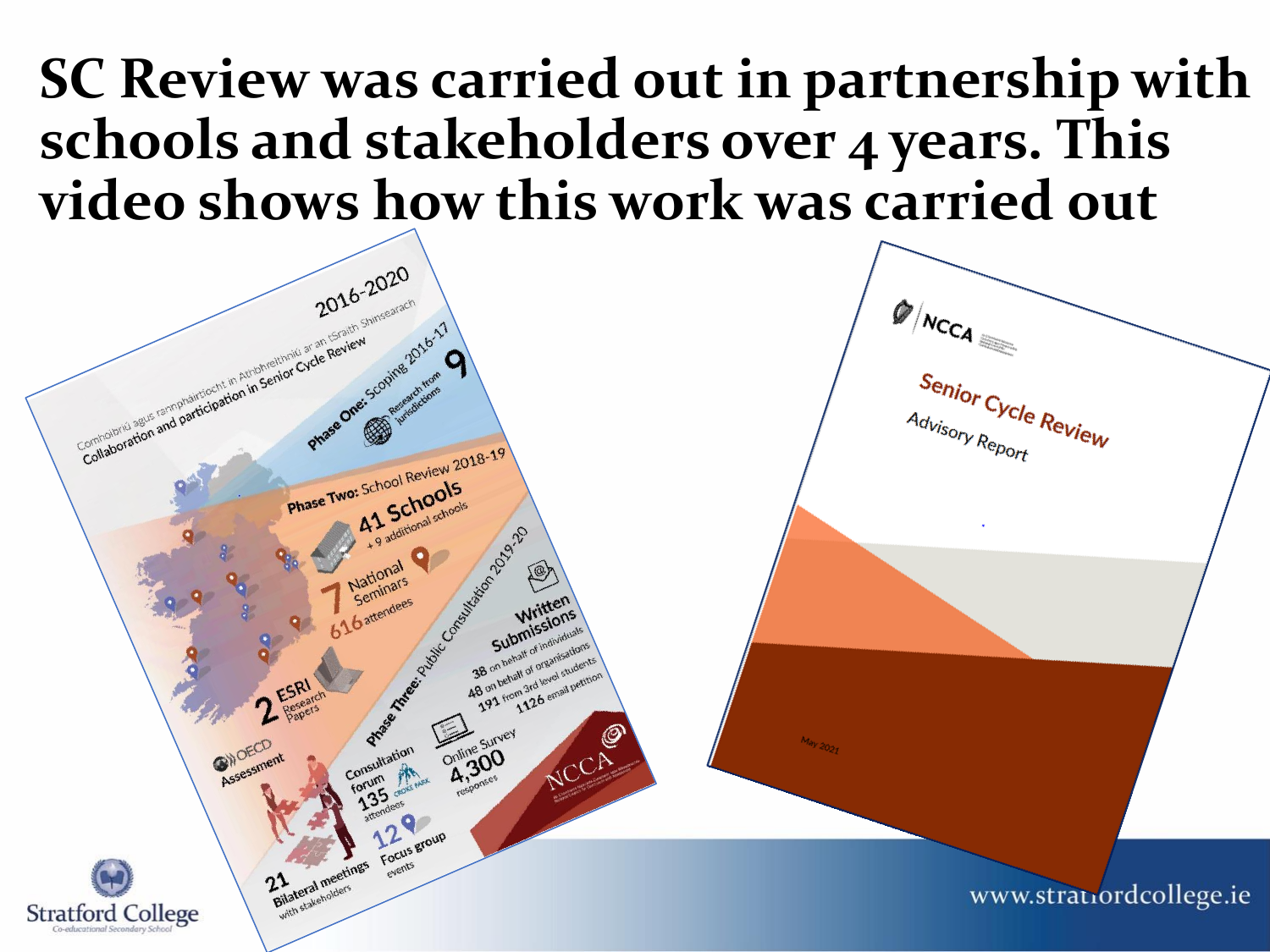# **More integrated pathways**

Explore follow on opportunities for students taking L1 and L2 Learning Programmes at junior cycle

Exploration of LCVP and LCA structures

**More integrated pathways**

Explore off-site, blended, online learning opportunities

Conduct audit of the current senior cycle programmes

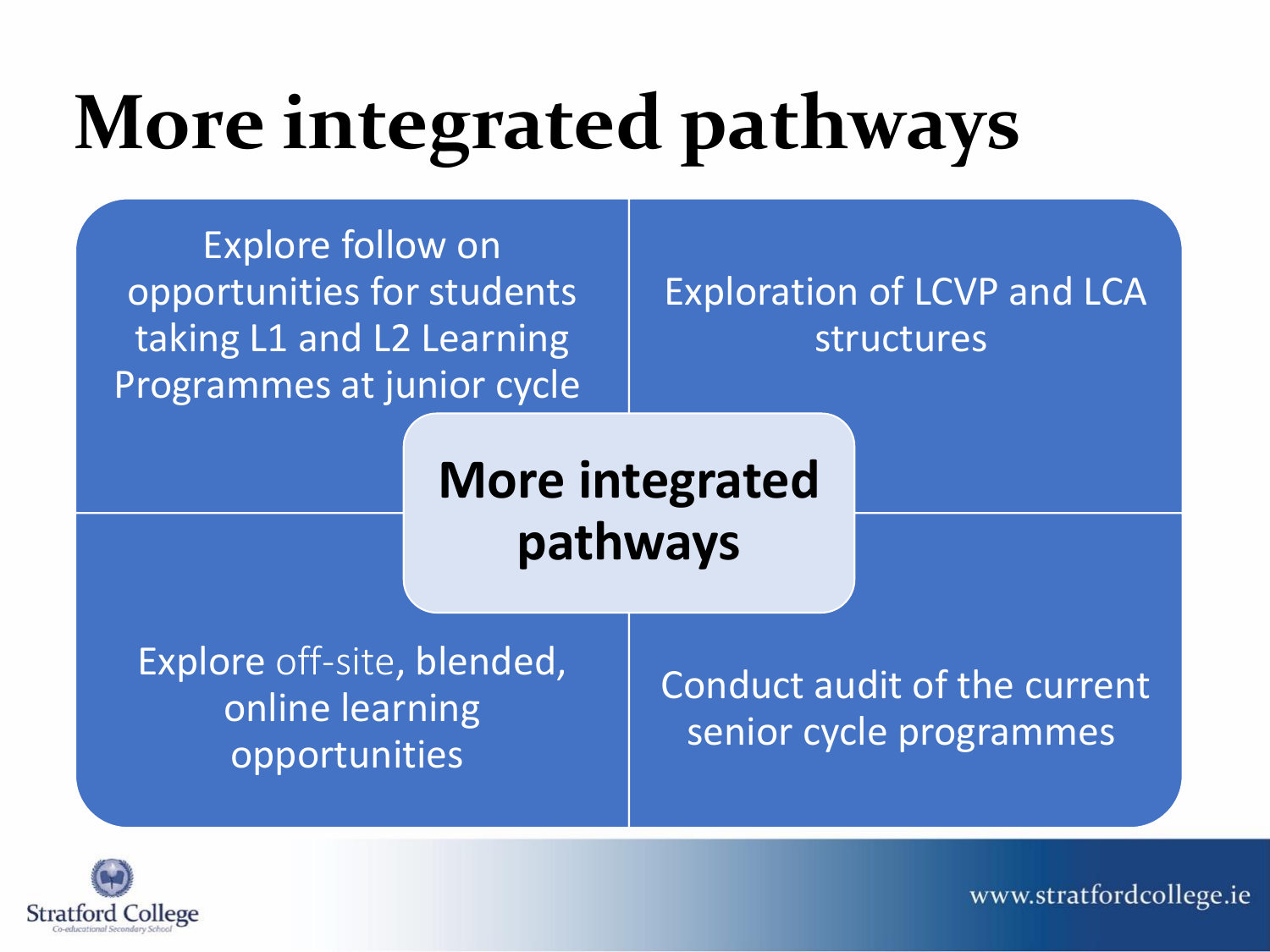## **Minister's response**

- Introduce follow-on programmes for students studying L1 and L2 Learning Programmes in first year
- All students to have option of taking TY from September 2024 resources for schools to facilitate this
- Revised TY Programme Guide developed with schools and available to all schools from Sept 2024
- Over time, remove barriers between Established LC, LCA and LCVP to offer better match between individual strengths and interests of students and their learning experiences
- LCA Tourism and LCVP Link Modules on *World of Work* and *Enterprise* available more generally
- All students in schools with LCVP will be able to access LCVP link modules without meeting subject criteria from 2022/23
- Students following the LCA Programme will be able to access LC Maths and Modern Foreign Language from 2022/23
- SEC will integrate LCA and LCE certification
- LCA progression issues will be addressed with employers and others
- NCCA will assist in ensuring availability of appropriate and flexible progression routes into education, training and work

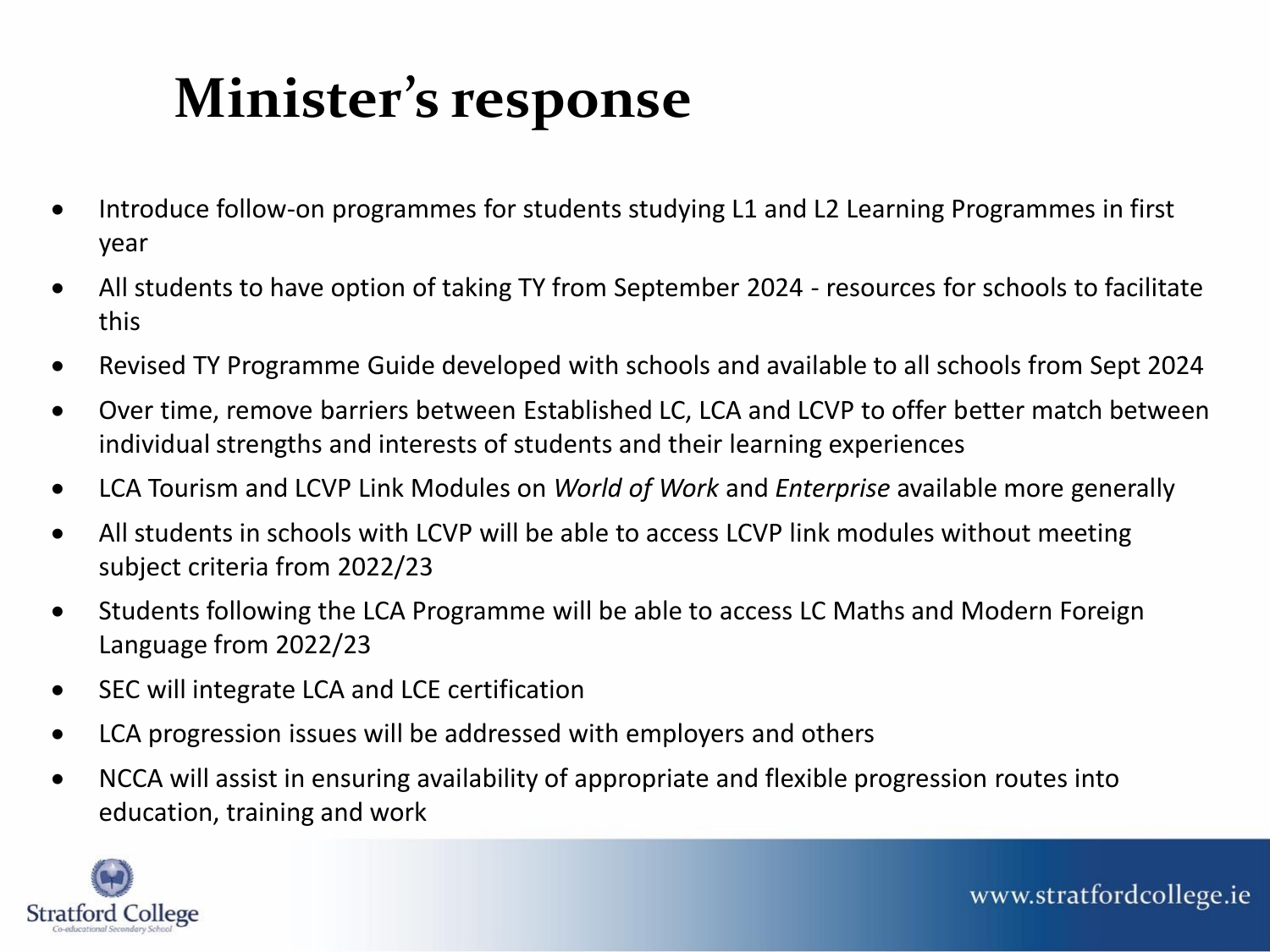### **Greater variety of curriculum components**

Review current list of curriculum components and subjects

Consider aspects of specification design and curriculum support materials

**Greater variety of curriculum components**

Scope the possibility of new subjects and components

Consider provision of areas to support 'Learning for Life'

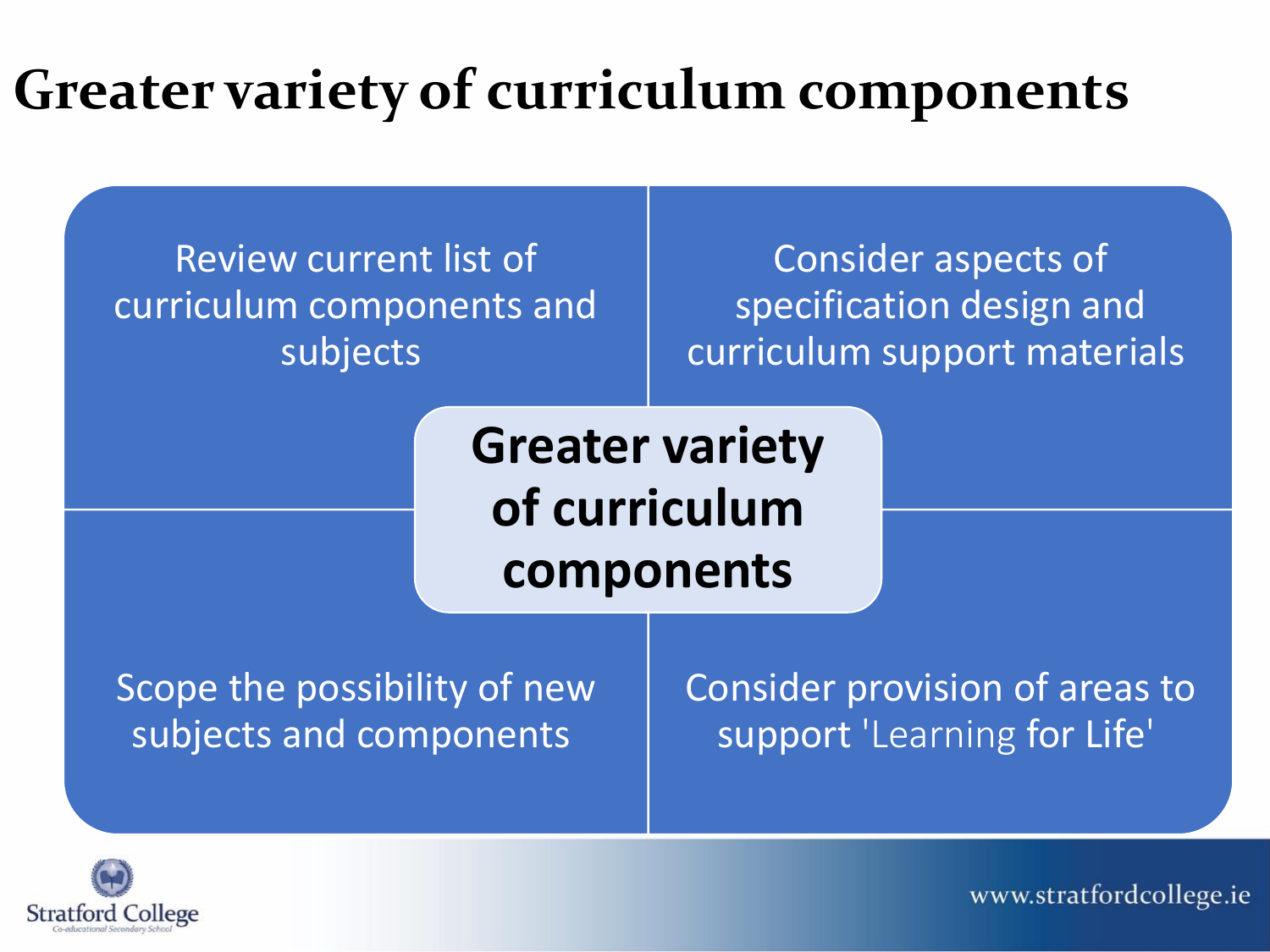## **Minister's response**

- Maintain our broad-based educational experience range of subjects
- Combine with greater flexibility in learning and assessment opportunities
- Exploit ICT to broaden student subject choice
- NCCA to publish schedule of subject curriculum reviews in Sept 2023
- Deliver new and revised curricula (specifications) in annual blocks
- Introduce new LC subjects of *Drama, Film and Theatre Studies* and *Climate Action and Sustainable Development*
- First tranche of new and revised subject specifications commencing in Sept 2024 (Drama, Film and Theatre Studies, Climate Action and Sustainable Development, Business, Biology, Chemistry, and Physics) in Network **Schools**
- Revised LC Arabic, Ancient Greek, and Latin specifications introduced in all schools in 2024
- NCCA to consider level of detail in curriculum documents to adequately support teachers

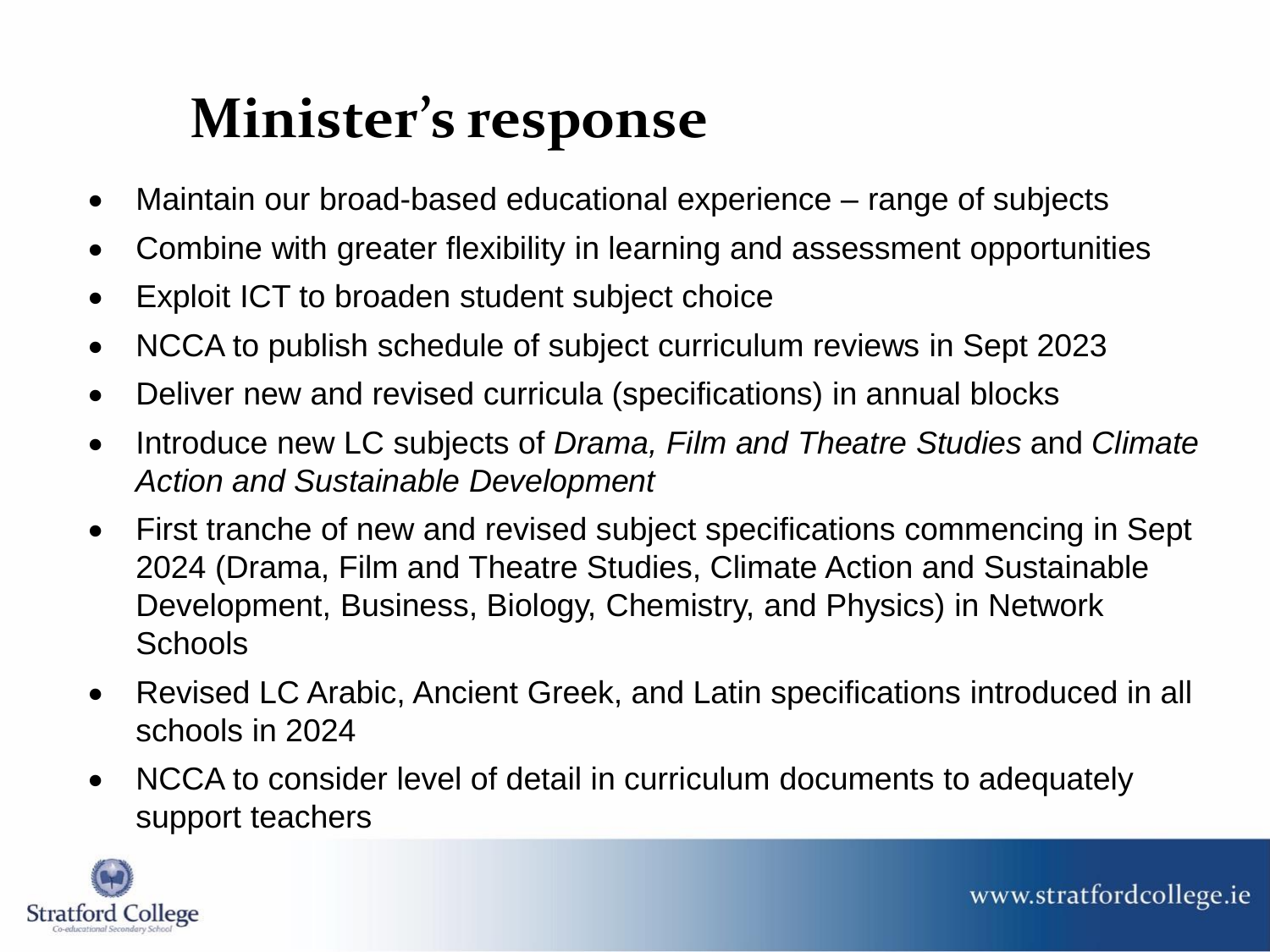#### **Broader approach to assessment and reporting**

Audit of assessment and reporting arrangements

Research and deliberation on weighting and timing assessment components

**Broader approach to assessment and reporting** 

Research ways that technology can support assessment and reporting approaches

Explore ways to provide a fuller picture of student achievement

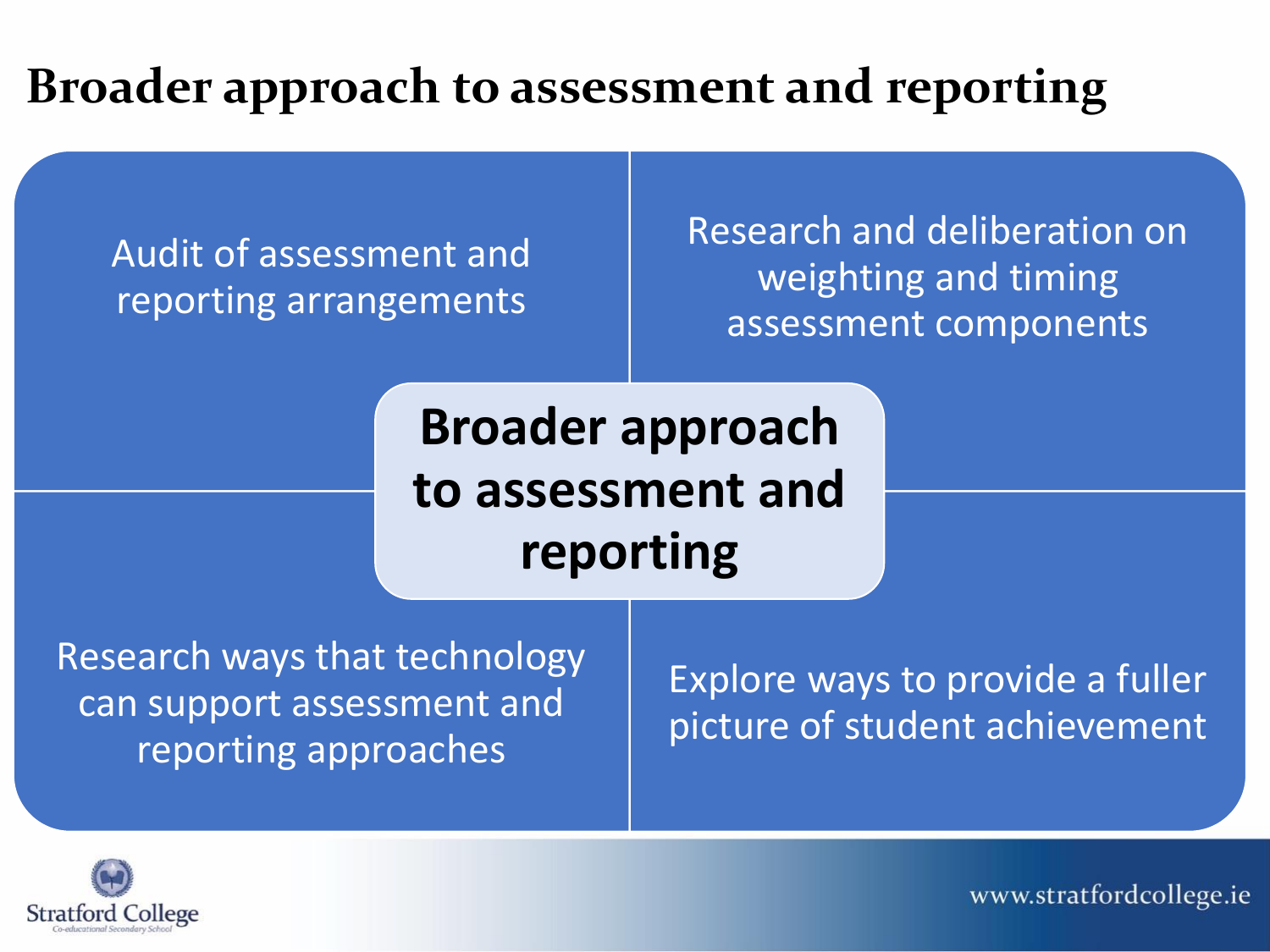## **Minister's response**

- All Leaving Certificate subjects to have written exam and additional components
- Number and form of components considered on a subject-by-subject basis
- Additional components: teacher assessed and worth a minimum of 40% of total marks
- Written examination: worth maximum of 60% of total marks
- All new subjects and all revised specifications to be developed in this way
- NCCA and SEC to jointly examine how SEC externally moderated, teacher-based form of assessment could be used to assess components
- Spread assessment load
- Oral exams and Music practical performance in Easter vacation from Easter 2022
- Irish Paper 1 and English Paper 1 at end of  $5<sup>th</sup>$  year, from 2023/24 school year
- Students who choose to repeat LC facilitated to take all components in one repeat year
- NCCA and SEC to research possible impact of weighting and timing of additional components by Q4 2022 to inform curriculum re-development
- Further research on weighting/ timing/ moderation
- In the medium term, examine potential use of ICT in examinations and assessment

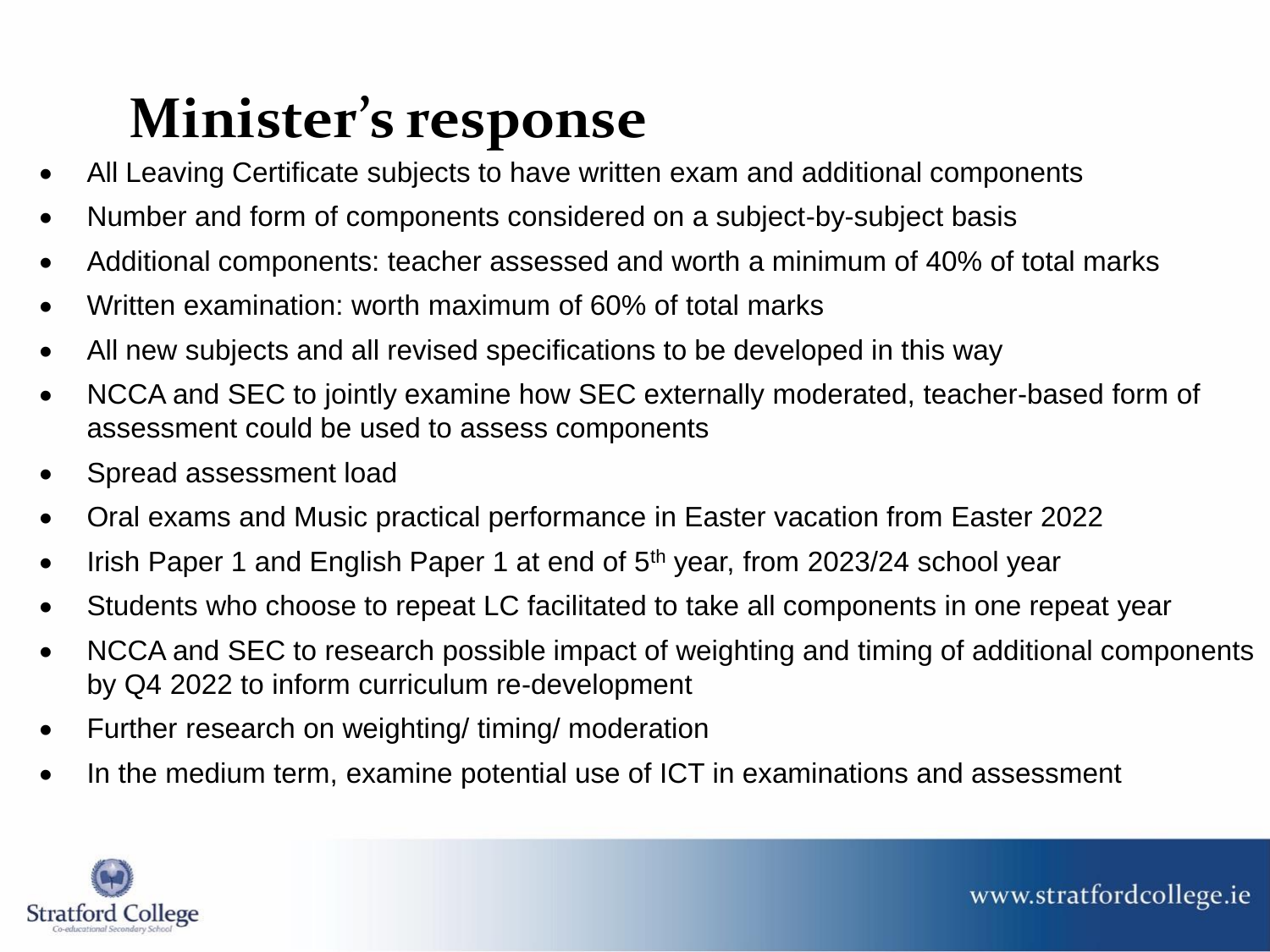#### **Conducive conditions**

| <b>Shared vision</b><br>and purpose |                                     | Research, data,<br>information |                            | Stakeholder<br>engagement   |                              |  |
|-------------------------------------|-------------------------------------|--------------------------------|----------------------------|-----------------------------|------------------------------|--|
| Communication                       |                                     |                                | <b>Policy</b><br>alignment |                             | <b>Securing</b><br>resources |  |
|                                     | Enhanced<br>professional<br>support |                                |                            | <b>Timing and</b><br>pacing |                              |  |

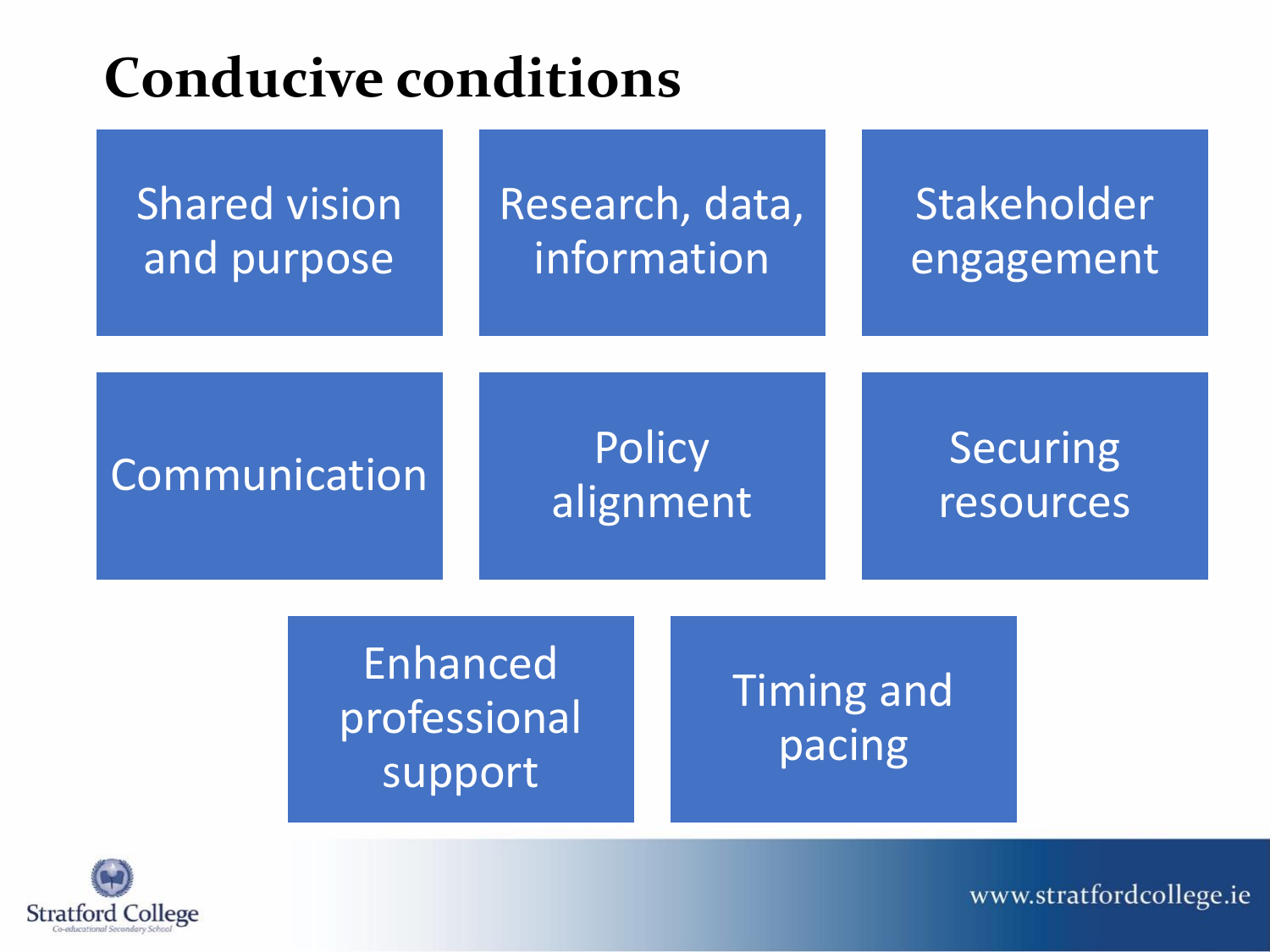

#### **Senior Cycle Redevelopment Announcement: Timeline**

|      | <b>STATISTICS</b>                                                |                                                                                                                                                                                                                                                                                                                                                             | <b>Which class</b>                            |  |  |  |
|------|------------------------------------------------------------------|-------------------------------------------------------------------------------------------------------------------------------------------------------------------------------------------------------------------------------------------------------------------------------------------------------------------------------------------------------------|-----------------------------------------------|--|--|--|
|      | <b>What</b>                                                      |                                                                                                                                                                                                                                                                                                                                                             | will this                                     |  |  |  |
|      | <b>April 2022</b>                                                | Appointment of student nominee to incoming NCCA Council.                                                                                                                                                                                                                                                                                                    | effect                                        |  |  |  |
| When | <b>From</b><br><b>Sept 2022</b>                                  | <b>Leaving Certificate Applied and Leaving Certificate Vocational Programmes</b><br>Students who take the LCA programme will have the opportunity to take Leaving<br>Certificate Mathematics and, where possible, a Leaving Certificate Modern Language.                                                                                                    | <b>TY 2021</b>                                |  |  |  |
|      | <b>Following review of</b><br>orals 2022 Spring<br>holidays 2023 | Language orals and practicals.                                                                                                                                                                                                                                                                                                                              | 5 <sup>th</sup> Year 2023                     |  |  |  |
|      | <b>Sept 2023</b>                                                 | Schedule of Subject Specification for redevelopment to be published by the NCCA.                                                                                                                                                                                                                                                                            |                                               |  |  |  |
|      | <b>June 2024</b>                                                 | Irish and English Paper 1 for 5th Year students.                                                                                                                                                                                                                                                                                                            | Current 3rd<br><b>Years 2022</b>              |  |  |  |
|      | <b>Spring 2024</b>                                               | Revised TY Statement published.                                                                                                                                                                                                                                                                                                                             |                                               |  |  |  |
|      | <b>Sept 2024</b>                                                 | Revised subjects commencing in network schools: Business Biology Chemistry Physics.<br><b>REVISED/NEW SUBJECTS IN ALL SCHOOLS</b><br>New Subjects in Network schools<br>• Drama, Film and Theatre Studies<br>• Arabic • Ancient Greek<br>• Climate Action and Sustainable Development<br>• Latin<br>• Expand schools offering PE and Computer<br>$Q$ tudion |                                               |  |  |  |
|      | <b>Sept 2026</b>                                                 | Subsequent roll-out to all schools and further tranches of subjects in annual blocks.                                                                                                                                                                                                                                                                       | Incoming 1 <sup>st</sup><br><b>Years 2022</b> |  |  |  |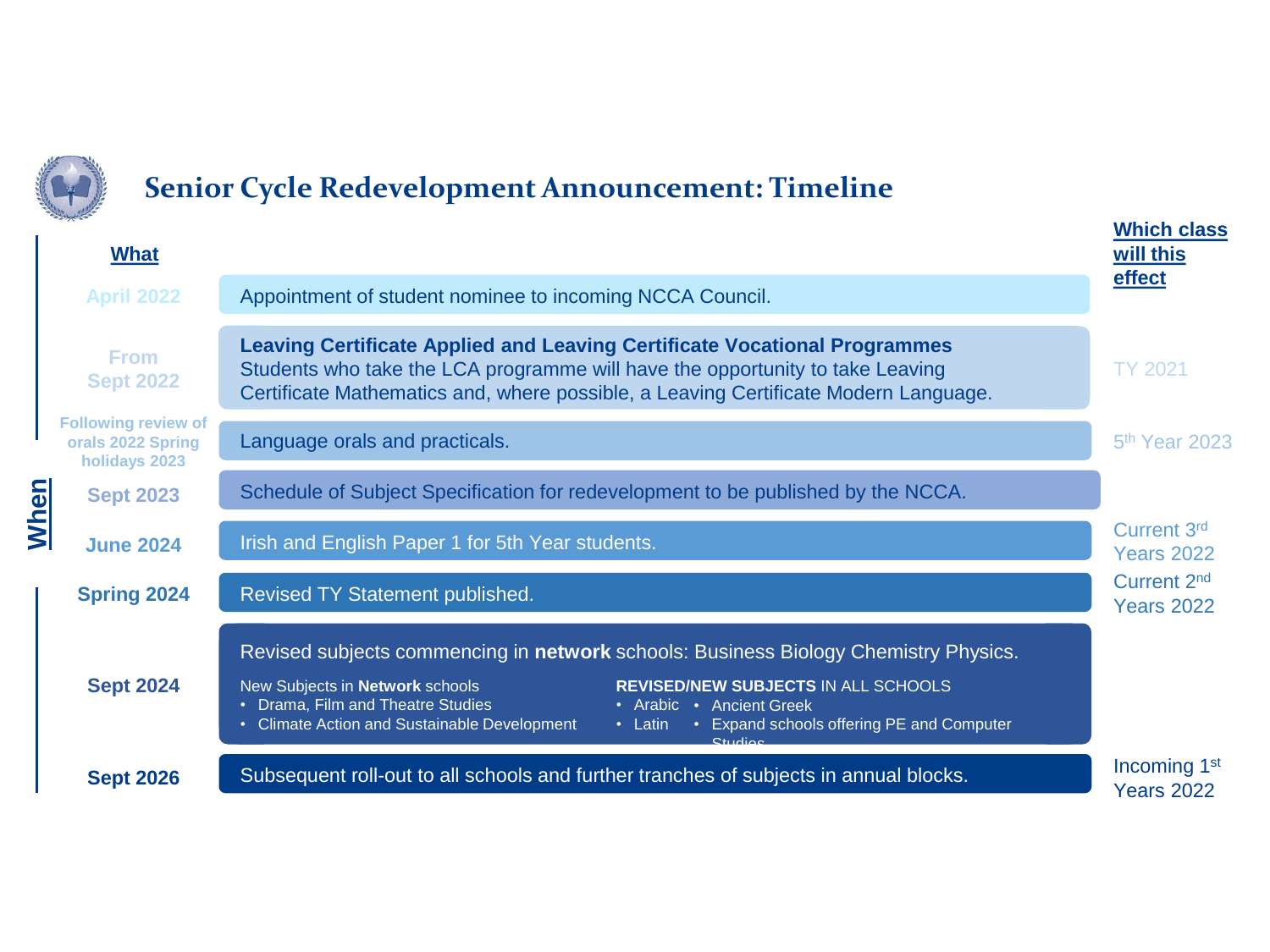

# **and**

# **[Future Developments?](https://www.stratfordcollege.ie/news/post/senior-cycle-redevelopment-timetline)**

# *Devil in the details*



www.stratfordcollege.ie

 $\mathscr{D}/N_{\text{CCA}}$ 

Advisory Report

Senior Cycle Review<br>Advisory Report